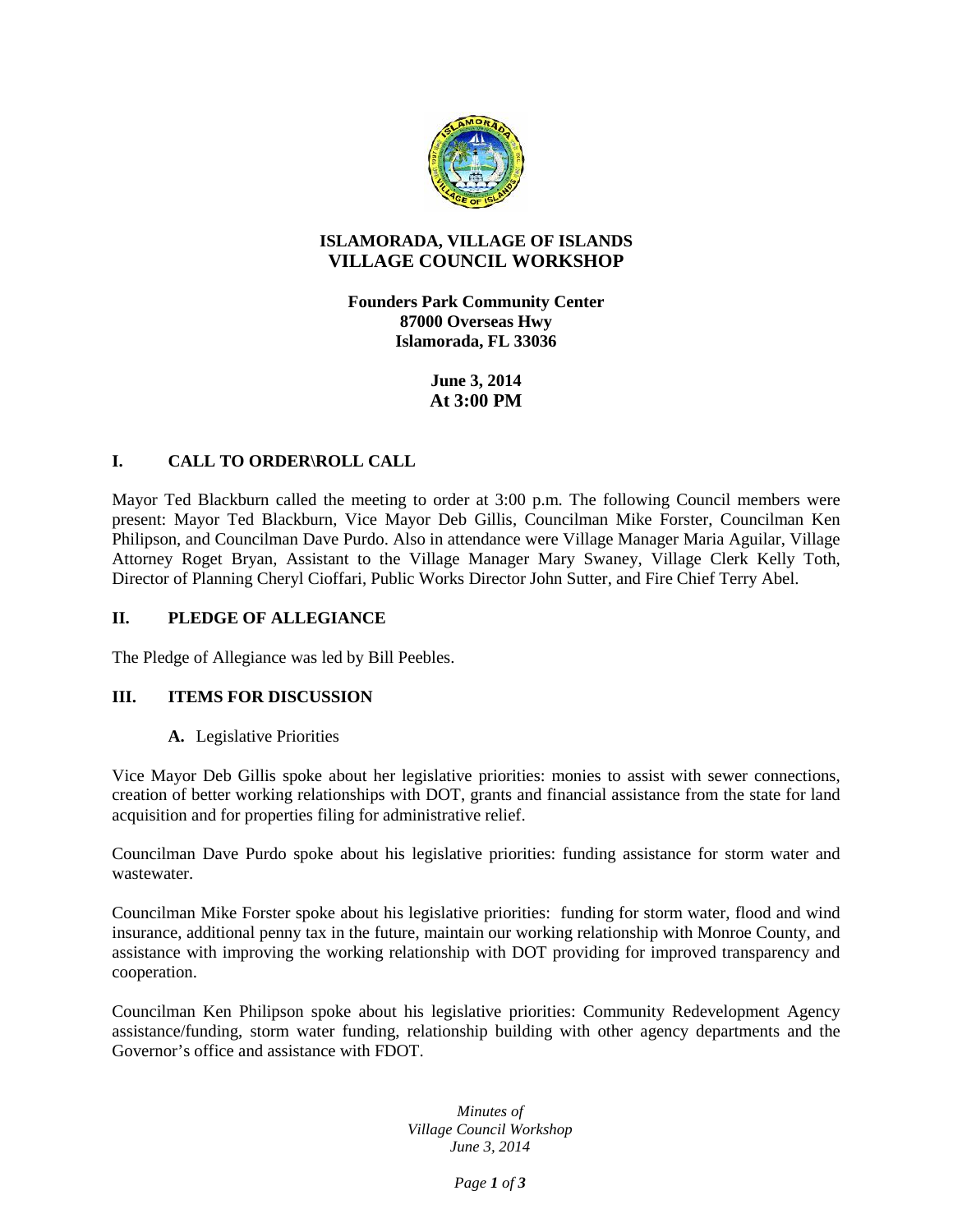Mayor Ted Blackburn spoke about his legislative priorities: funding opportunities continue for Islamorada, importance of unity and strength in numbers; importance of staff relationships with government agencies referencing a bottom up approach and top down approach (from Tallahassee).

Parks & Recreation and Public Works Director John Sutter stated staff is identifying the types of funding needed for storm water.

Mayor Ted Blackburn addressed the importance of identifying storm water hot spots, developing solutions and preparing cost estimates so we are ready to proceed when funding is available.

Lobbyist Bill Peebles acknowledged the cohesiveness of Council regarding areas of concern. He explained that the primary focus for the Village has been funding for wastewater and that wastewater funding will remain a primary focus in the short-term.

Lobbyist John Wayne Smith reported that the State of Florida is beginning to converse more about water related issues. He acknowledged the challenge in allocating available funding as each entity has specific expectations, and he suggested there would be synergy when Islamorada, Marathon and Monroe County meet to develop a plan for pursuing the allocation of funding.

Lobbyist Bill Peebles discussed the term "made whole" and the meaning to other municipalities. Mr. Peebles suggested Council look at their environmental needs regarding parity.

Councilman Mike Forster stated he does not agree with the "made-whole" idea. He agrees the Village will be more successful in obtaining funding if unified with other municipalities. Councilman Forster stated he likes the broader scope of seeking funding assistance for storm water, canal restoration, near shore waters and land acquisitions.

Vice Mayor Deb Gillis acknowledged the importance of partnerships and that emphasis should be on water quality as a whole.

Discussion ensued regarding sewers and wastewater around the state with emphasis on the Everglades and Lake Okeechobee issues.

Mayor Ted Blackburn discussed the idea of being "made whole". Mayor Blackburn stated he wants the communities throughout Monroe County to be roughly on parity with regard to the amount of state funding received for wastewater, and Islamorada is not.

Mayor Ted Blackburn acknowledged the kickoff of the sea level rise project in preparation for storm water planning.

Lobbyist John Peebles discussed various types of parity pertaining to wastewater and suggested possible ways of achieving parity with Monroe County regarding future distributions of water quality money. Mayor Ted Blackburn identified potential complications with efforts to achieve parity.

Councilman Ken Philipson suggested money be set aside in the next budget for storm water research.

John Sutter, Director of Parks & Recreation and Public Works stated he received a proposal for a storm water feasibility study that will identify costs associated with the most chronic storm water areas.

#### *Minutes of Village Council Workshop June 3, 2014*